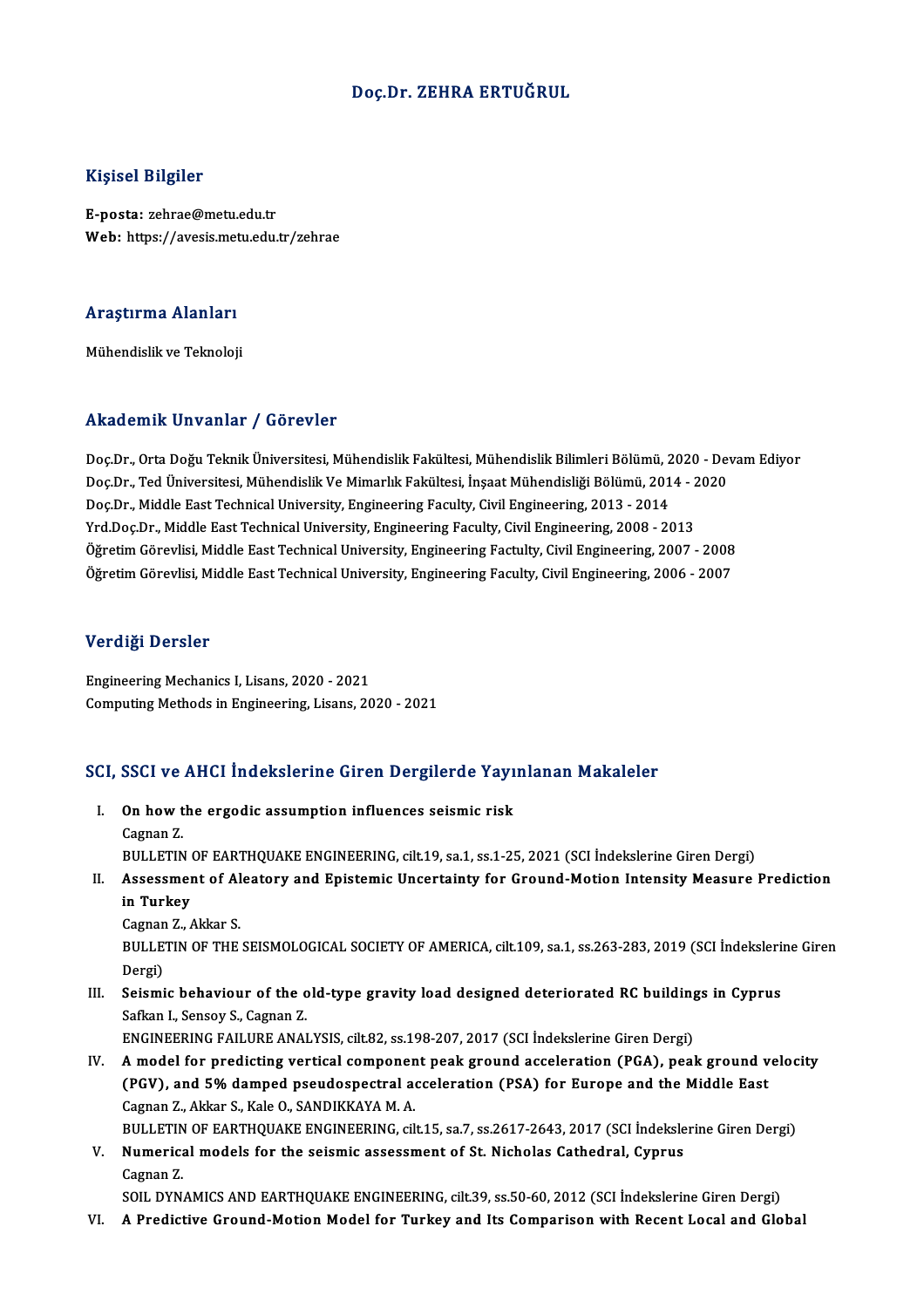GMPEs

Cagnan Z., Akkar S., Guelkan P.

GMPEs<br>Cagnan Z., Akkar S., Guelkan P.<br>EARTHQUAKE DATA IN ENGINEERING SEISMOLOGY: PREDICTIVE MODELS, DATA MANAGEMENT AND<br>NETWORKS, silt 14, ss 30, 52, 2011 (SCLIndekalaring Ginan Dersi) Cagnan Z., Akkar S., Guelkan P.<br>EARTHQUAKE DATA IN ENGINEERING SEISMOLOGY: PREDICTIVE<br>NETWORKS, cilt.14, ss.39-52, 2011 (SCI İndekslerine Giren Dergi)<br>A Logal Caeund Mation Predistive Madel for Turkey, and I NETWORKS, cilt.14, ss.39-52, 2011 (SCI İndekslerine Giren Dergi)

### VII. A Local Ground-Motion Predictive Model for Turkey, and Its Comparison with Other Regional and<br>Global Ground-Motion Models **A Local Ground-M<br>Global Ground-M<br>Akkar S., Cagnan Z.<br>PLU LETIN OF THE**

BULLETIN OF THE SEISMOLOGICAL SOCIETY OF AMERICA, cilt.100, sa.6, ss.2978-2995, 2010 (SCI İndekslerine<br>Giren Dergi) Akkar S., Cagi<br>BULLETIN OF<br>Giren Dergi)<br>Panid oarth

#### VIII. Rapid earthquake hazard and loss assessment for Euro-Mediterranean region Giren Dergi)<br>Rapid earthquake hazard and loss assessment for Euro-Mediterranean region<br>Erdik M., Sesetyan K., Demircioglu M., Hancilar U., Zulfikar C., Cakti E., Kamer Y., Yenidogan C., Tuzun C., Cagnan Z., et<br>el Ra<br>Er<br>al Erdik M., Sesetyan K., Demircioglu M., Hancilar U., Zulfikar C., Cakti E., Kamer Y., Ye<br>al.<br>ACTA GEOPHYSICA, cilt.58, sa.5, ss.855-892, 2010 (SCI İndekslerine Giren Dergi)<br>The resently sempiled Turkish streng metien databa

## al.<br>ACTA GEOPHYSICA, cilt.58, sa.5, ss.855-892, 2010 (SCI İndekslerine Giren Dergi)<br>IX. The recently compiled Turkish strong motion database: preliminary investigation for seismological<br>parametars ACTA GEOPH<br>The recently<br>parameters<br>Akkan S. Corr The recently compiled Turkish strong motion database: prelip<br>parameters<br>Akkar S., Cagnan Z., Yenier E., Erdogan O., Sandikkaya M. A. , Gulkan P.<br>JOUPMAL OF SEISMOLOCY, silt 14, sa 3, sa 457, 479, 2010 (SCL Indekal

parameters<br>Akkar S., Cagnan Z., Yenier E., Erdogan O., Sandikkaya M. A. , Gulkan P.<br>JOURNAL OF SEISMOLOGY, cilt.14, sa.3, ss.457-479, 2010 (SCI İndekslerine Giren Dergi)<br>Seismis barard assessment for Gunrus Akkar S., Cagnan Z., Yenier E., Erdogan O., Sandikkaya M. A. , Gulkan P.<br>JOURNAL OF SEISMOLOGY, cilt.14, sa.3, ss.457-479, 2010 (SCI İndeksle<br>X. Seismic hazard assessment for Cyprus<br>Cagnan Z., TANIRCAN G.

**JOURNAL OF SEISMOLO<br>Seismic hazard assess<br>Cagnan Z., TANIRCAN G.<br>JOUPNAL OF SEISMOLOG** Seismic hazard assessment for Cyprus<br>Cagnan Z., TANIRCAN G.<br>JOURNAL OF SEISMOLOGY, cilt.14, sa.2, ss.225-246, 2010 (SCI İndekslerine Giren Dergi)<br>Develenment of sarthauelye lessman for Europe.

- XI. Development of earthquake lossmap for Europe<br>Cagnan Z., ŞEŞETYAN K., Zulfikar C., DEMİRCİOĞLU M. B., Kariptas C., Durukal E., Erdik M. JOURNAL OF SEISMOLOGY, cilt.14, sa.2, ss.225-246, 2010 (SCI İndekslerine Giren Dergi)<br>Development of earthquake lossmap for Europe<br>Cagnan Z., ŞEŞETYAN K., Zulfikar C., DEMİRCİOĞLU M. B. , Kariptas C., Durukal E., Erdik M.<br> JOURNAL OF EARTHQUAKE ENGINEERING, cilt.12, ss.37-47, 2008 (SCI İndekslerine Giren Dergi) Cagnan Z., ŞEŞETYAN K., Zulfikar C., DEMİRCİOĞLU M. B., Kariptas C., Durukal E., Erdik M.<br>JOURNAL OF EARTHQUAKE ENGINEERING, cilt.12, ss.37-47, 2008 (SCI İndekslerine Giren Dergi)<br>XII. A comparative study of European earth
- JOURNAL OF EARTHQUAKE ENGINEERING, cilt.12, ss.37-47, 2008 (SCI İndekslerine Giren Dergi)<br>A comparative study of European earthquake loss estimation tools for a scenario in Istanbul<br>Strasser F. O. , Bommer J. J. , ŞEŞETYAN **A compaint**<br>Strasser F<br>I. E. , et al.<br>IOUPMAI Strasser F. O. , Bommer J. J. , ŞEŞETYAN K., ERDİK M. Ö. , Cagnan Z., Irizarry J., Goula X., Lucantoni A.,<br>I. E. , et al.<br>JOURNAL OF EARTHQUAKE ENGINEERING, cilt.12, ss.246-256, 2008 (SCI İndekslerine Giren Dergi)<br>Ontimiri I. E. , et al.<br>JOURNAL OF EARTHQUAKE ENGINEERING, cilt.12, ss.246-256, 2008 (SCI İndekslerine Giren Dergi)<br>XIII. Optimizing scheduling of post-earthquake electric power restoration tasks

### JOURNAL OF EARTHQUAKE ENGINEERING, cilt.12, ss.246-256, 2008 (<br>Optimizing scheduling of post-earthquake electric power rest<br>Xu N., Guikema S. D. , Davidson R. A. , Nozick L. K. , Cagnan Z., Vaziri K.<br>EARTHOUAKE ENCINEERING EARTHQUAKE ENGINEERING & STRUCTURAL DYNAMICS, cilt.36, sa.2, ss.265-284, 2007 (SCI İndekslerine Giren<br>Dergi) Xu N., (<br>EARTH<br>Dergi)<br>Pest e EARTHQUAKE ENGINEERING & STRUCTURAL DYNAMICS, cilt.36, sa.2, ss.265-28<br>Dergi)<br>XIV. Post-earthquake restoration planning for Los Angeles electric power

Dergi)<br>Post-earthquake restoration plannin<br>Cagnan Z., Davidson R. A. , Guikema S. D.<br>FARTHOUAKE SPECTRA, cilt 22, 22, 23, 25 Post-earthquake restoration planning for Los Angeles electric power<br>Cagnan Z., Davidson R. A. , Guikema S. D.<br>EARTHQUAKE SPECTRA, cilt.22, sa.3, ss.589-608, 2006 (SCI İndekslerine Giren Dergi) EARTHQUAKE SPECTRA, cilt.22, sa.3, ss.589-608, 2006 (SCI İndekslerine Giren Dergi)<br>Diğer Dergilerde Yayınlanan Makaleler

Iger Dergilerde Yayınlanan Makaleler<br>I. Discrete event simulation of the post-earthquake restoration process for electric power systems<br>ERTUČRULZ Davidson R.A Extra de la de la manda<br>Discrete event simulation<br>ERTUĞRUL Z., Davidson R. A. Discrete event simulation of the post-earthquake restoration process for electric power systems<br>ERTUĞRUL Z., Davidson R. A.<br>International Journal of Risk Assessment and Management, cilt.7, sa.8, ss.1138-1156, 2007 (Diğer K ERTUĞRUL Z., Davidson R. A.<br>International Journal of Risk Assessment and Management, cilt.7, sa.8, ss.1138-1156, 2007 (Diğer Kurumların<br>Hakemli Dergileri)

#### Hakemli Kongre / Sempozyum Bildiri Kitaplarında Yer Alan Yayınlar

akemli Kongre / Sempozyum Bildiri Kitaplarında Yer Alan Yayınlar<br>I. Advantages of industry-academia partnerships for the development of professional competences in civil engineering<br>Advantages of indicivil engineering Advantages of industry-acaden<br>civil engineering<br>Akan O. D. , Bilgin G., ERTUĞRUL Z.<br>10th International Supposium on l civil engineering<br>Akan O. D. , Bilgin G., ERTUĞRUL Z.<br>10th International Symposium on Project Approaches in Engineering Education, PAEE 2018 and 15th Active

Learning in Engineering Education Workshop, ALE 2018, Brasilia, Brezilya, 28 Şubat - 02 Mart 2018, cilt.8, ss.90-98